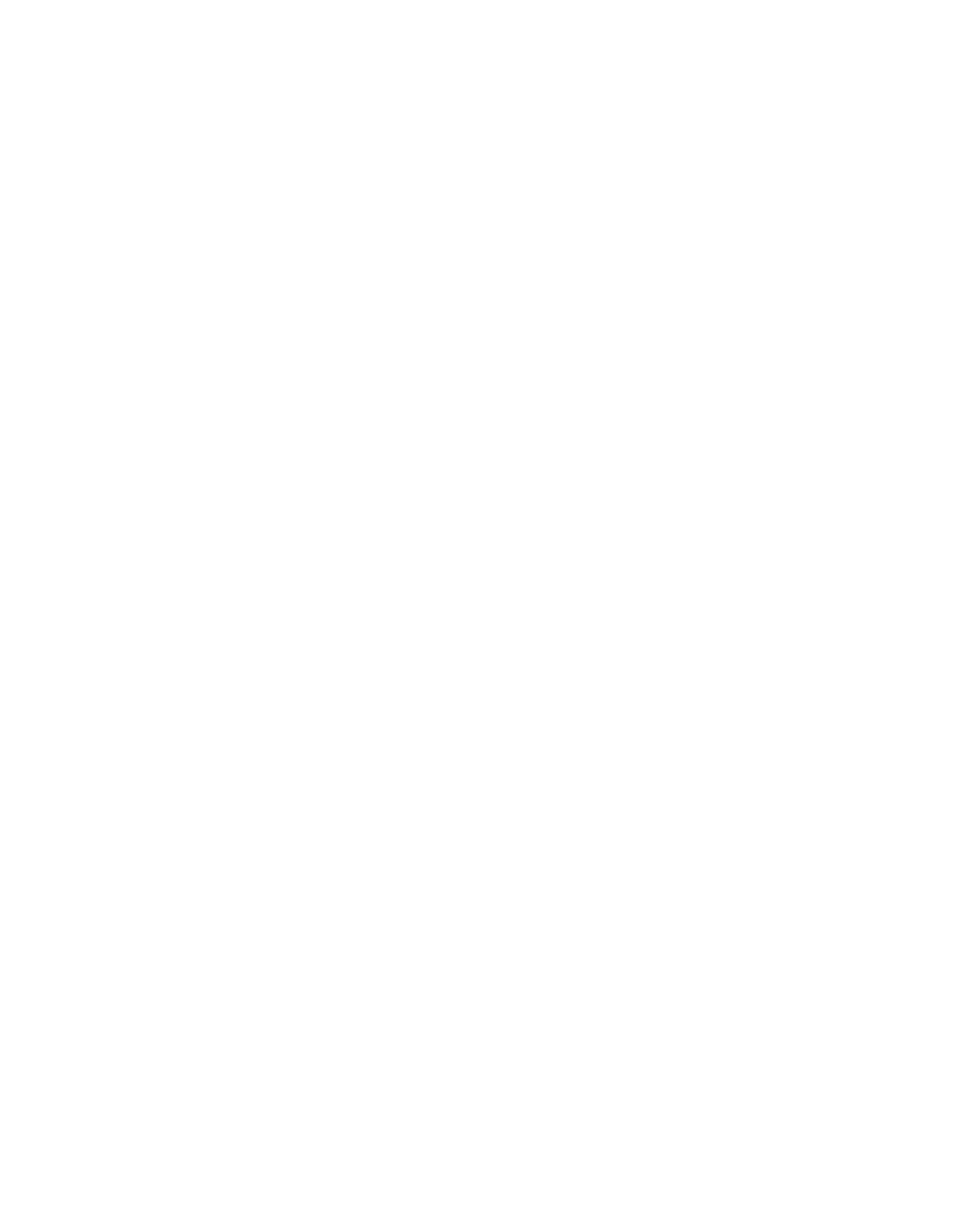

## **Report of Independent Service Auditor**

## **To the Management of Alibaba Cloud Computing Ltd.:**

#### *Scope*

We have examined Alibaba Cloud Computing Ltd.'s and its affiliates' (including but not limited to Alibaba Cloud (Singapore) Private Limited, Alibaba.com (Europe) Limited, Alibaba Cloud US LLC, Alibaba Cloud (India) LLP, and Alibaba Cloud (Malaysia) Sdn. Bhd., Alibaba Cloud Computing Ltd. and its affiliates, which are collectively referred to as the "Service Organization" or "Alibaba Cloud") accompanying assertion titled "Management of Alibaba Cloud's Assertion Regarding the Cloud Services System" ("assertion") that the controls within Alibaba Cloud's cloud services system (the "system") were effective throughout the period from October 1, 2020 to September 30, 2021, to provide reasonable assurance that Alibaba Cloud's service commitments and system requirements were achieved based on the trust services criteria relevant to security, availability, and confidentiality ("applicable trust services criteria") set forth in TSP section 100, *2017 Trust Services Criteria for Security, Availability, Processing Integrity, Confidentiality, and Privacy* (AICPA, *Trust Services Criteria*).

### *Service Organization's Responsibilities*

Alibaba Cloud is responsible for its service commitments and system requirements and for designing, implementing, and operating effective controls within the system to provide reasonable assurance that Alibaba Cloud's service commitments and system requirements were achieved. Alibaba Cloud has also provided the accompanying assertion about the effectiveness of controls within the system. When preparing its assertion, Alibaba Cloud is responsible for selecting, and identifying in its assertion, the applicable trust service criteria and for having a reasonable basis for its assertion by performing an assessment of the effectiveness of the controls within the system.

### *Service Auditor's Responsibilities*

Our responsibility is to express an opinion, based on our examination, on management's assertion that the controls within the system were effective throughout the period to provide reasonable assurance that the Service Organization's service commitments and system requirements were achieved based on the applicable trust services criteria. Our examination was conducted in accordance with attestation standards established by the American Institute of Certified Public Accountants. Those standards require that we plan and perform our examination to obtain reasonable assurance about whether management's assertion is fairly stated, in all material respects. We believe that the evidence we obtained is sufficient and appropriate to provide a reasonable basis for our opinion.

Our examination involves the following:

- Obtaining an understanding of the system and the Service Organization's service commitments and system requirements;
- Assessing the risks that controls were not effective to achieve Alibaba Cloud's service commitments and system requirements based on the applicable trust services criteria;
- Performing procedures to obtain evidence about whether controls within the system were effective to achieve Alibaba Cloud's service commitments and system requirements based on the applicable trust services criteria.

Our examination also included performing such other procedures as we considered necessary in the circumstances.

### *Inherent Limitations*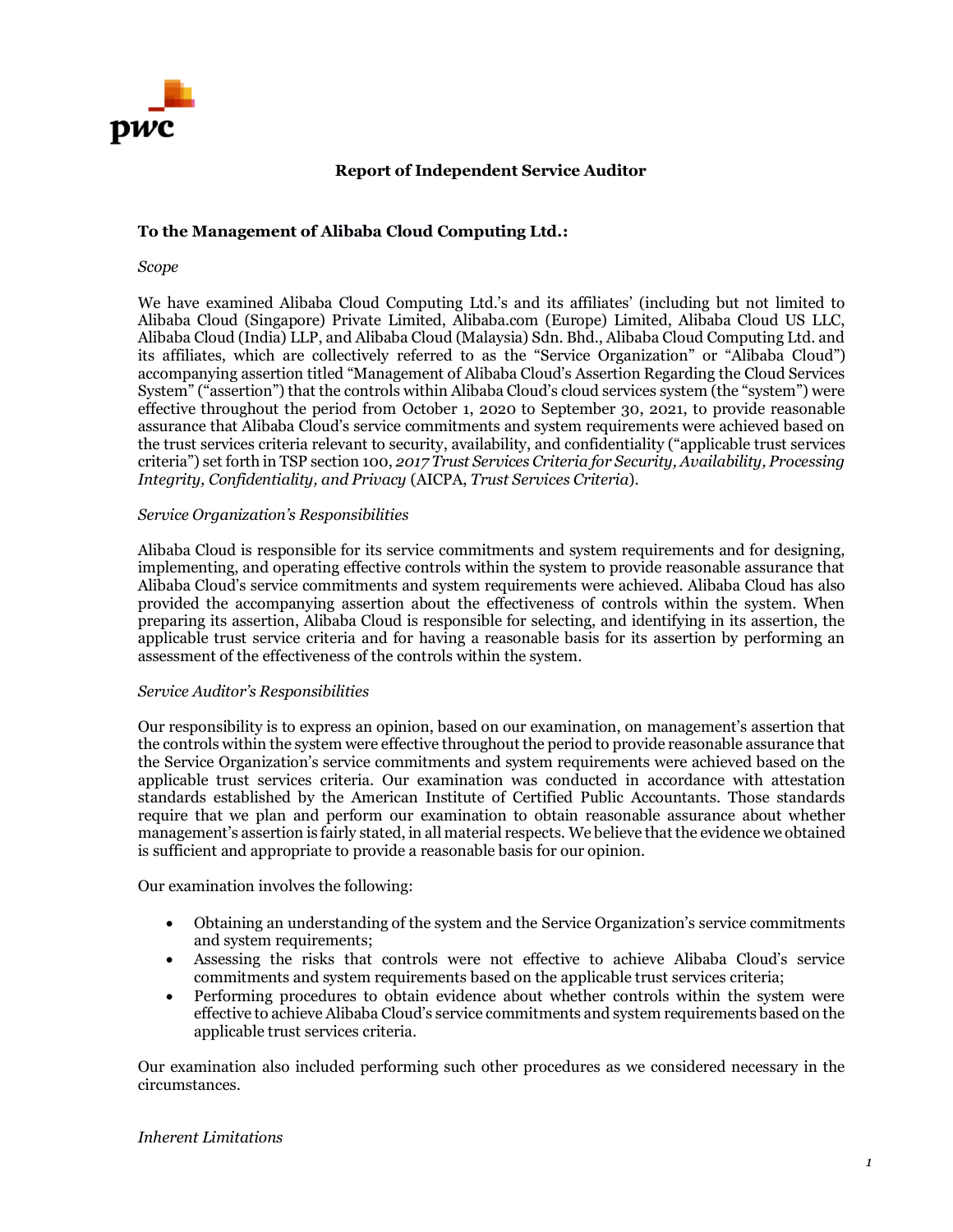

There are inherent limitations in the effectiveness of any system of internal control, including the possibility of human error and the circumvention of controls.

Because of their nature, controls may not always operate effectively to provide reasonable assurance that the Service Organization's service commitments and system requirements were achieved based on the applicable trust services criteria. Also, the projection to the future of any conclusions about the effectiveness of controls is subject to the risk that controls may become inadequate because of changes in conditions or that the degree of compliance with the policies or procedures may deteriorate.

### *Opinion*

In our opinion, management's assertion that the controls within Alibaba Cloud's cloud services system were effective throughout the period from October 1, 2020 to September 30, 2021, to provide reasonable assurance that Alibaba Cloud's service commitments and system requirements were achieved based on the applicable trust services criteria is fairly stated, in all material respects.

MeraterhampCoopers

PricewaterhouseCoopers Hong Kong, China November 15, 2021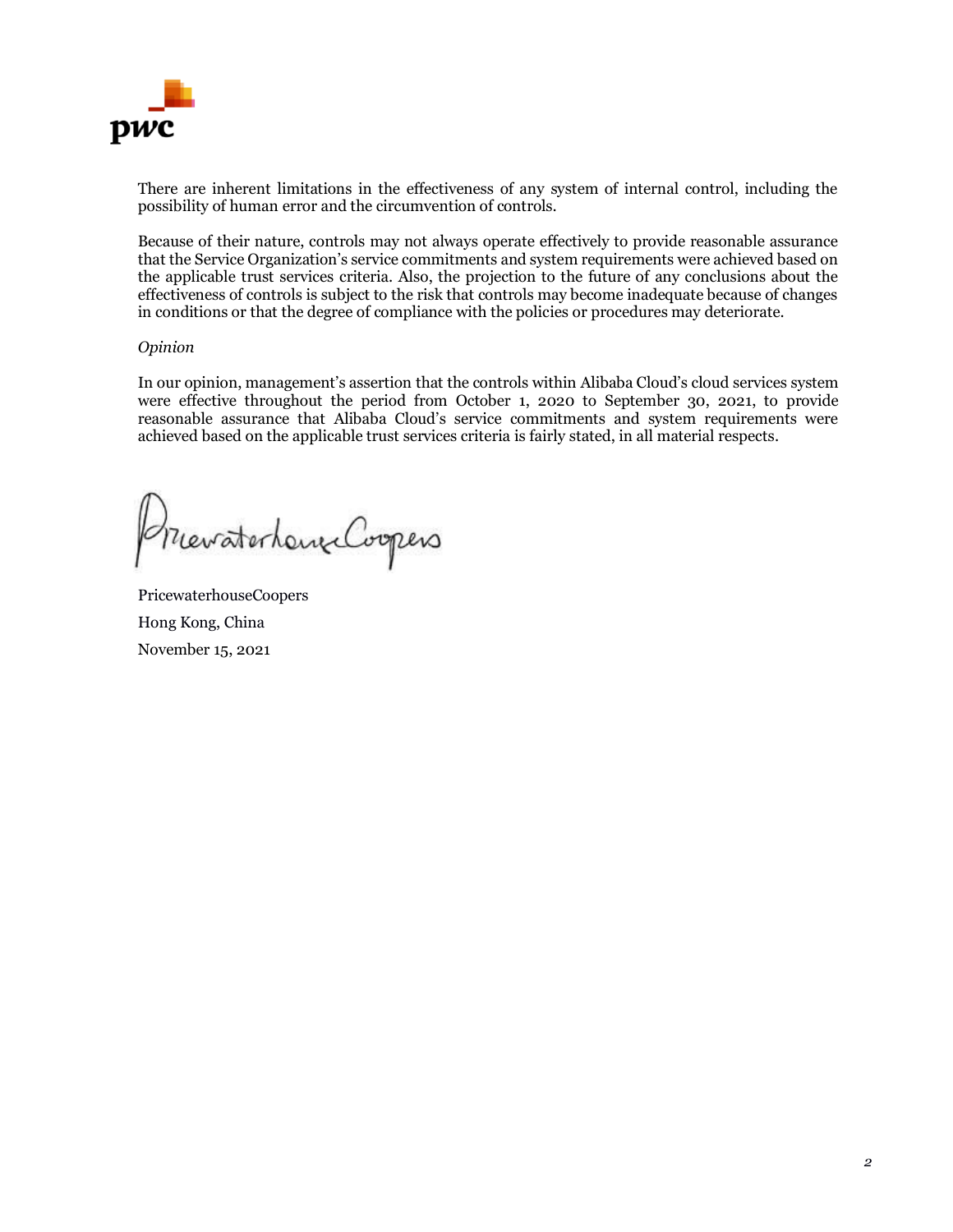# **C-D** Alibaba Cloud

## **Management of Alibaba Cloud's Assertion Regarding the Cloud Services System Throughout the Period from October 1, 2020 to September 30, 2021**

We are responsible for designing, implementing, operating and maintaining effective controls within Alibaba Cloud Computing Ltd.'s and its affiliates' (including but not limited to Alibaba Cloud (Singapore) Private Limited, Alibaba.com (Europe) Limited, Alibaba Cloud US LLC, Alibaba Cloud (India) LLP, and Alibaba Cloud (Malaysia) Sdn. Bhd., Alibaba Cloud Computing Ltd. and its affiliates, which are collectively referred to as the "Service Organization" or "Alibaba Cloud") cloud services system (the "system") throughout the period from October 1, 2020 to September 30, 2021, to provide reasonable assurance that Alibaba Cloud's service commitments and system requirements relevant to security, availability and confidentiality were achieved. Our description of the boundaries of the system is presented in Attachment A and identifies the aspects of the system covered by our assertion.

We have performed an evaluation of the effectiveness of the controls within the system throughout the period from October 1, 2020 to September 30, 2021 to provide reasonable assurance that Alibaba Cloud's service commitments and system requirements were achieved based on the trust services criteria relevant to security, availability, and confidentiality ("applicable trust services criteria") set forth in TSP section 100, *2017 Trust Services Criteria for Security, Availability, Processing Integrity, Confidentiality, and Privacy* (AICPA, *Trust Services Criteria*). Alibaba Cloud's objectives for the system in applying the applicable trust services criteria are embodied in its service commitments and system requirements relevant to the applicable trust services criteria. The principal service commitments and system requirements related to the applicable trust services criteria are presented in Attachment B.

There are inherent limitations in any system of internal control, including the possibility of human error and the circumvention of controls. Because of these inherent limitations, a service organization may achieve reasonable, but not absolute, assurance that its service commitments and system requirements are achieved.

We assert that the controls within the system were effective throughout the period from October 1, 2020 to September 30, 2021 to provide reasonable assurance that Alibaba Cloud's service commitments and system requirements were achieved based on the applicable trust services criteria.

Alibaba Cloud Computing Ltd.

November 15, 2021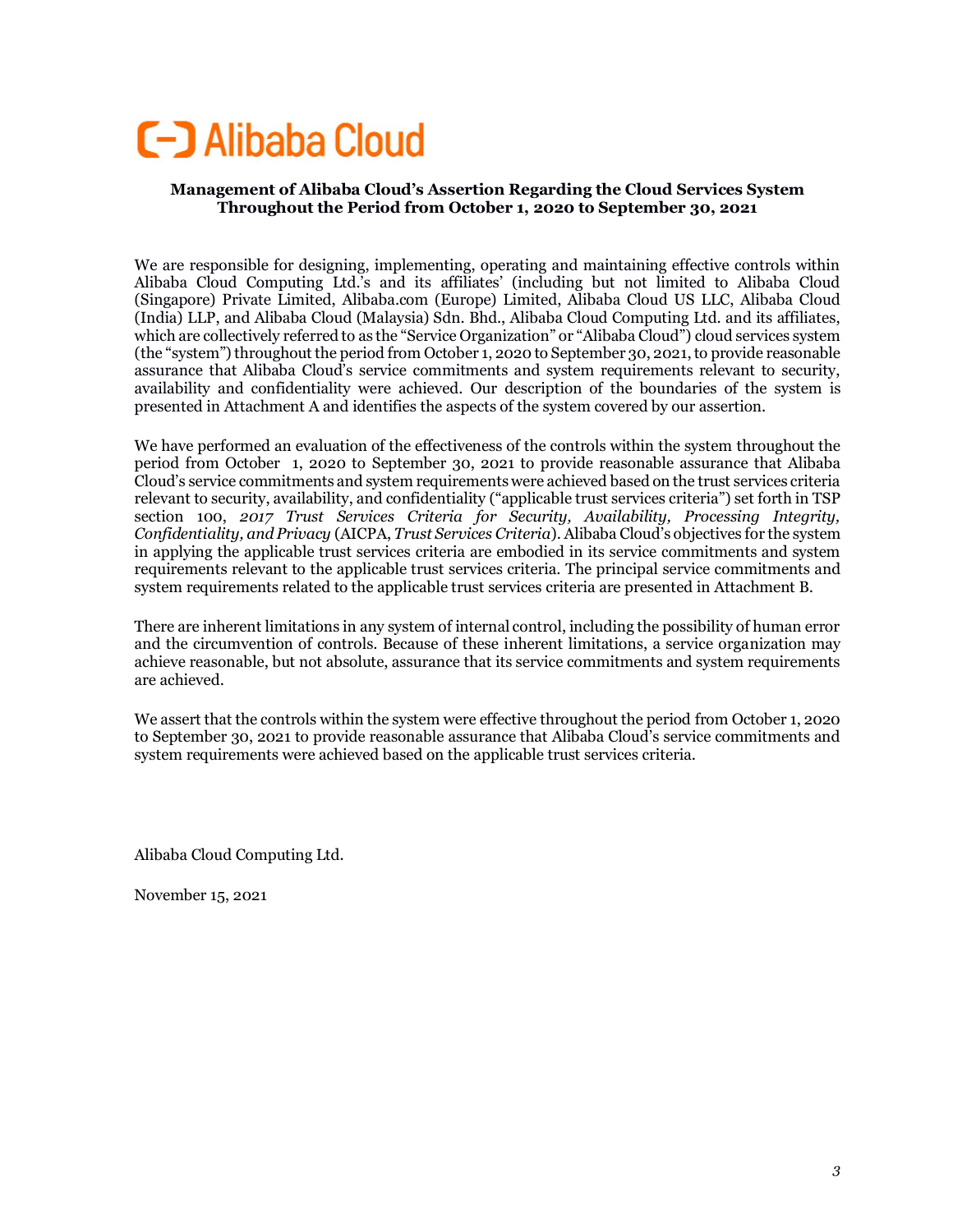## **Attachment A –Description of Alibaba Cloud's Cloud Services System**

#### *System Overview*

#### *Background*

Alibaba Cloud, a business unit of Alibaba Group (NYSE:BABA) ("Alibaba" or the "Group"), provides a comprehensive suite of global cloud computing services to our global customers and partners as well as Alibaba Cloud's own e-commerce ecosystem. The cloud services provided by Alibaba Cloud are powered by self-developed cloud services platform and technologies. Alibaba Cloud aims to turn cloud computing into a state-of-the-art computing infrastructure by investing heavily in technical innovation to continually improve the computing capabilities and economies of scale of its services. The cloud services are widely used by a variety of industries, including finance, government, games, e-business, mobile services, medical services, multimedia, etc. Besides the cloud services, Alibaba Cloud also provides Internet of Things (IoT) platform for a wide range of fields including intelligent life, intelligent city, intelligent manufacturing, intelligent agriculture, etc. Alibaba Cloud is dedicated to being a builder of IoT infrastructure. It is critical to the users of Alibaba Cloud's IoT Platform that the data storage and processing of the IoT platform allows the integration with Application Programming Interface (API) and other Alibaba Cloud services to enjoy a comprehensive suite of services. It features a rule engine for rapid data collection, storage, and application development. Through the efforts to build an industrywide and integrated development platform of cloud and device terminals, set up an entire industrial chain of the IoT, and establish global wide IoT standards, Alibaba Cloud continues building an IoT ecosystem, platform and infrastructure, to speed up the integration of the physical world and digital world, and to promote the development from IoT to Internet of Intelligences (IoI).

#### *Boundaries of the System*

#### *Services Provided*

Alibaba Cloud is committed to building a public, open, and secure cloud computing service platform. The following public cloud services are in scope for this report:

- 1. ActionTrail
- 2. Alibaba Cloud Container Service for Kubernetes (ACK)
- 3. Alibaba Cloud DNS
- 4. Alibaba Cloud DNS PrivateZone
- 5. Alibaba Cloud Elasticsearch
- 6. AlibabaMQ for Apache RocketMQ
- 7. AlinPlat
- 8. AnalyticDB for MySQL
- 9. AnalyticDB for PostgreSQL
- 10. Anti-DDoS / Anti-DDoS Pro / Anti-DDoS Premium
- 11. API Gateway
- 12. Application Configuration Management
- 13. Application Real-Time Monitoring Service
- 14. Apsara Devops
- 15. ApsaraDB for Hbase
- 16. ApsaraDB for MongoDB
- 17. ApsaraDB for OceanBase
- 18. ApsaraDB for Redis
- 19. ApsaraDB RDS for MySQL
- 20. ApsaraDB RDS for PostgreSQ
- 21. ApsaraDB RDS for PPAS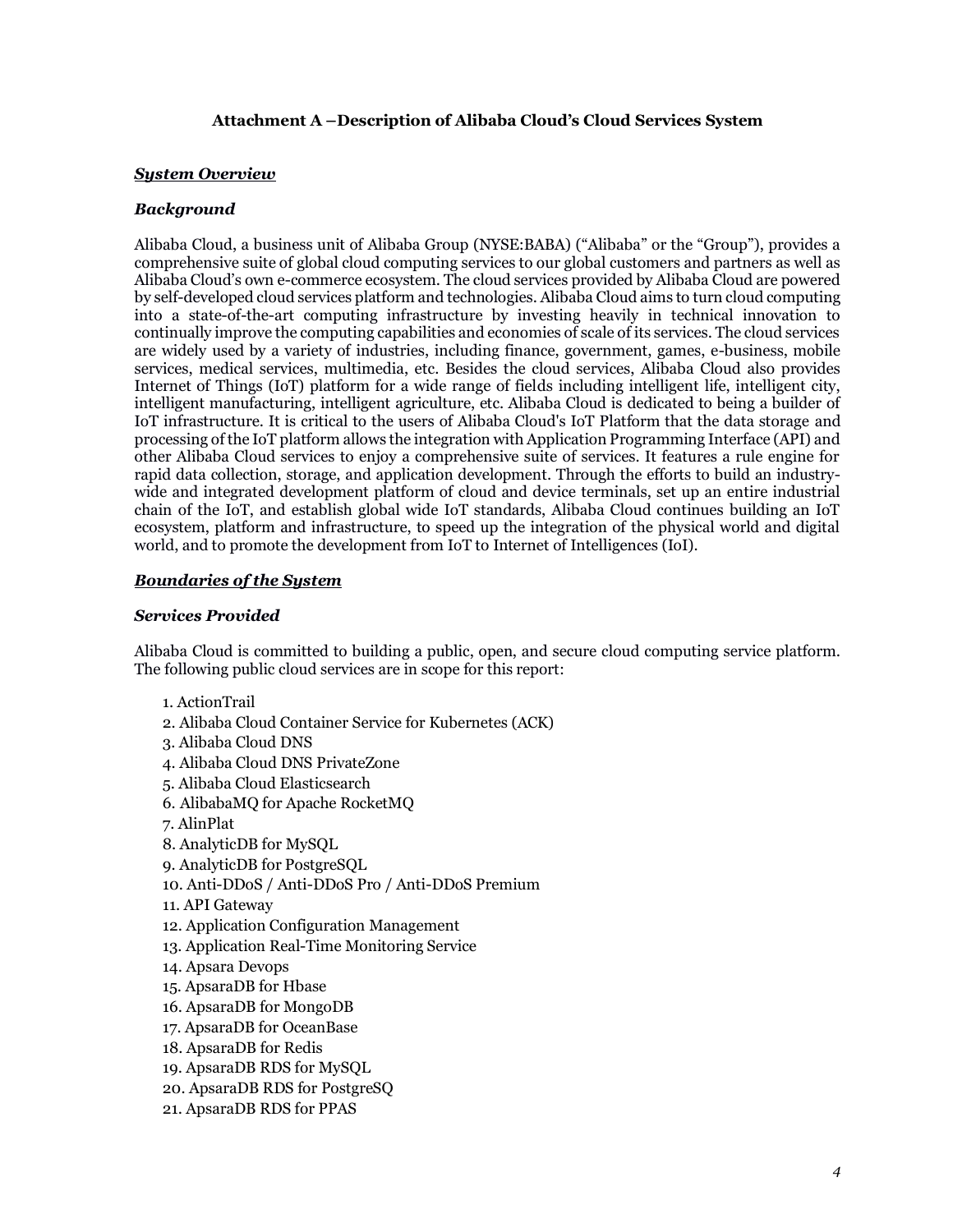- 22. ApsaraDB RDS for SQL Server
- 23. ApsaraVideo Live
- 24. Auto Scaling
- 25. Bastionhost
- 26. Block Storage
- 27. CDN
- 28. Cloud Config
- 29. Cloud Enterprise Network
- 30. Cloud Firewall
- 31. Cloud Security Scanner
- 32. Cloud Web Hosting
- 33. CloudMonitor
- 34. Container Registry
- 35. Content Moderation
- 36. Data Encryption Service
- 37. Data Management
- 38. Data Transmission Service
- 39. Database Backup
- 40. Dataphin
- 41. DataV
- 42. DataWorks
- 43. dbaudit
- 44. DCDN
- 45. Dedicated Host
- 46. Direct Mail
- 47. ECS Bare Metal Instance
- 48. Elastic Compute Service
- 49. Elastic Container Instance
- 50. Elastic GPU Service
- 51. Elastic High -Performance Computing
- 52. Elastic IP Address
- 53. E -MapReduce
- 54. Enterprise Distributed Application Service
- 55. Express Connect
- 56. File Storage NAS
- 57. Fraud Detection
- 58. Function Compute
- 59. Hybrid Backup Recovery
- 60. IDaaS
- 61. Intelligent Speech Interaction
- 62. IoT Platform
- 63. Key Management Service
- 64. Link ID² (IoT Device ID)
- 65. Link IoT Edge
- 66. Link Living
- 67. Link SOC
- 68. Link Visual
- 69. Link WAN
- 70. Log Service
- 71. Machine Learning Platform for AI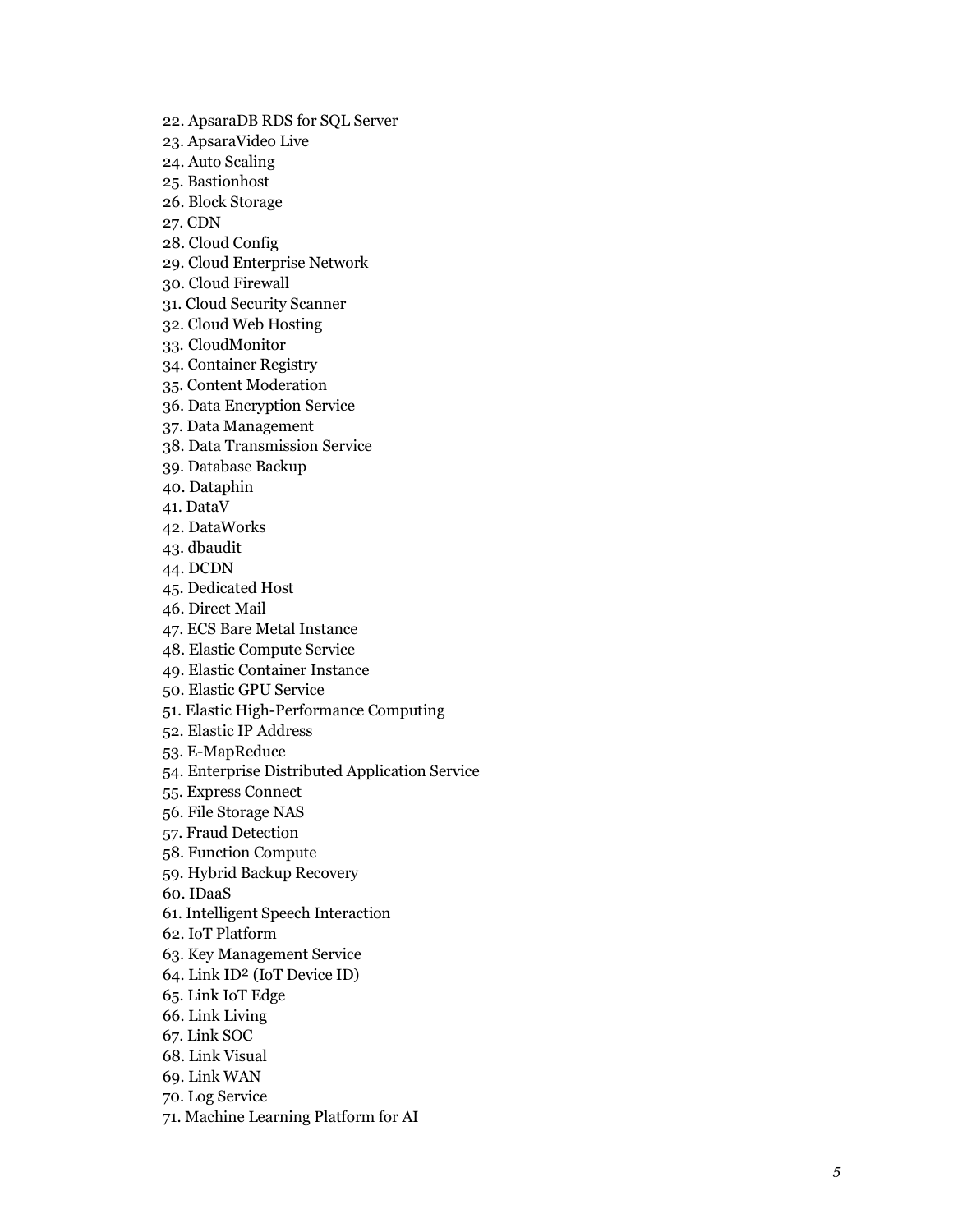- 72. MaxCompute
- 73. Message Queue for Apache Kafka
- 74. NAT Gateway
- 75. Object Storage Service
- 76. OCR
- 77. Operation Orchestration Service
- 78. PolarDB
- 79. Quick BI
- 80. Realtime Compute for Apache Flink
- 81. Resource Access Management
- 82. Resource Management
- 83. Secure Content Delivery Solution
- 84. Security Center
- 85. Sensitive Data Discovery and Protection
- 86. Server Load Balancer
- 87. Short Message Service
- 88. Simple Application Server
- 89. Super Computing Cluster
- 90. Tablestore
- 91. Virtual Private Cloud
- 92. VPN Gateway
- 93. Web Application Firewall (WAF)

Alibaba Cloud public cloud services in scope for this report are grouped into categories and brief descriptions for each of the services are provided below. A complete list of Alibaba Cloud services available to customers is provided on the Alibaba Cloud official website. Customers shall consult extensive online documentation for additional information.

## **Analytics**

Alibaba Cloud Elasticsearch: Alibaba Cloud Elasticsearch is based on the open-source Elasticsearch engine and is designed for search and analytics scenarios. Alibaba Cloud Elasticsearch is a cloud-based service that offers built-in integrations such as Kibana, commercial features, and Alibaba Cloud VPC, Cloud Monitor, and Resource Access Management.

Dataphin: Dataphin is designed to help users create and manage intelligent and unified data assets and empower innovation. It provides a comprehensive one-stop solution including data integration, warehouse modelling, identity and profile distilling, asset management, and data services.

DataV: DataV is a data visualization tool, featuring geographic information systems allowing for interpretation of data to understand relationships, patterns, and trends.

DataWorks: DataWorks is a Big Data platform product launched by Alibaba Cloud. It provides one-stop Big Data development, data permission management, offline job scheduling, and other features. DataWorks works straight 'out-of-the-box' without the need to worry about complex underlying cluster establishment and Operations & Management.

E-MapReduce: Alibaba Cloud Elastic MapReduce (EMR) is a big data processing solution that runs on the Alibaba Cloud platform. EMR is built on Alibaba Cloud ECS instances and is based on open-source Apache Hadoop and Apache Spark. EMR allows users to use the Hadoop and Spark ecosystem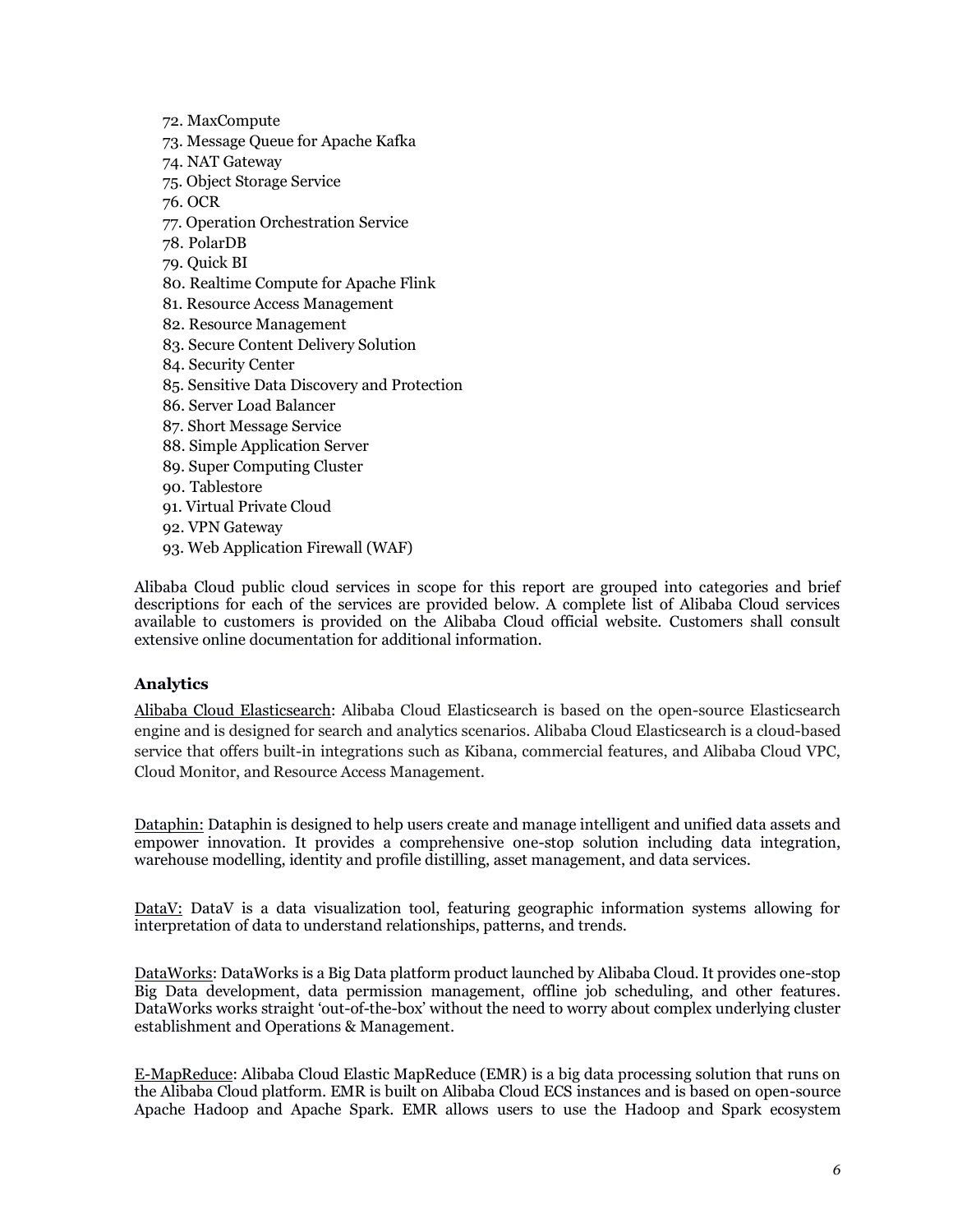components, such as Apache Hive, Apache Kafka, Flink, Druid, and TensorFlow, to analyze and process data. User can use EMR to process data stored on different Alibaba Cloud data storage service, such as Object Storage Service (OSS), Log Service (SLS), and Relational Database Service (RDS).

MaxCompute: MaxCompute (previously known as ODPS) is a general purpose, fully managed, multitenancy data processing platform used for large-scale data warehousing. MaxCompute supports various data importing solutions and distributed computing models, enabling users to effectively query massive datasets, reduce production costs, and ensure data security.

Quick BI: Quick BI allows the user to perform data analytics, exploration, and reporting on mass data with drag-and-drop features and a rich variety of visuals. Quick BI enables users to perform data analytics, exploration, and reporting, and empowers enterprise users to view and explore data and make informed, data-driven decisions.

Realtime Compute for Apache Flink: Realtime Compute for Apache Flink offers a one-stop, highperformance platform that enables real-time big data processing based on Apache Flink. It is widely used in diverse scenarios, such as streaming data processing, offline data processing, and data lake computing.

## **Artificial Intelligence**

Intelligent Speech Interaction: Intelligent Speech Interaction is suitable for various scenarios, including intelligent Q&A, intelligent quality inspection, real-time subtitling for speeches, and transcription of audio recordings. Intelligent Speech Interaction allows users to use self-learning platform to improve speech recognition accuracy and provides a comprehensive management console and easy-to-use SDKs.

Machine Learning Platform for AI: Machine Learning Platform for AI provides end-to-end machine learning services, including data processing, feature engineering, model training, model prediction, and model evaluation.

OCR: Optical Character Recognition (OCR) converts text in pictures into editable text. OCR enables text conversion in over ten application scenarios, including general text, personal license, identity document, invoice, educational tests, vehicle logistics documents, office documents, corporate certificates, documents in minor language, customized templates, etc.

## **Container & Middleware**

AlibabaMQ for Apache RocketMQ: AlibabaMQ for Apache RocketMQ is a professional message middleware as a core product in the enterprise-level Internet architecture. It supports reliable messagebased asynchronous communication among microservices, distributed systems, and serverless applications. This service can be used to easily create a scalable distributed system with loose coupling and high availability.

Application Configuration Management: Application Configuration Management (ACM) is used as a centralize management platform for application configurations. This makes for more convenient management of configurations and enhances service capabilities for such scenarios as microservices, DevOps, and big data.

Application Real-Time Monitoring Service: Application Real-Time Monitoring Service (ARMS) is an end-to-end Alibaba Cloud monitoring service for Application Performance Management (APM) used to quickly develop real-time business monitoring capabilities using the frontend monitoring, application monitoring, and custom monitoring features provided by ARMS.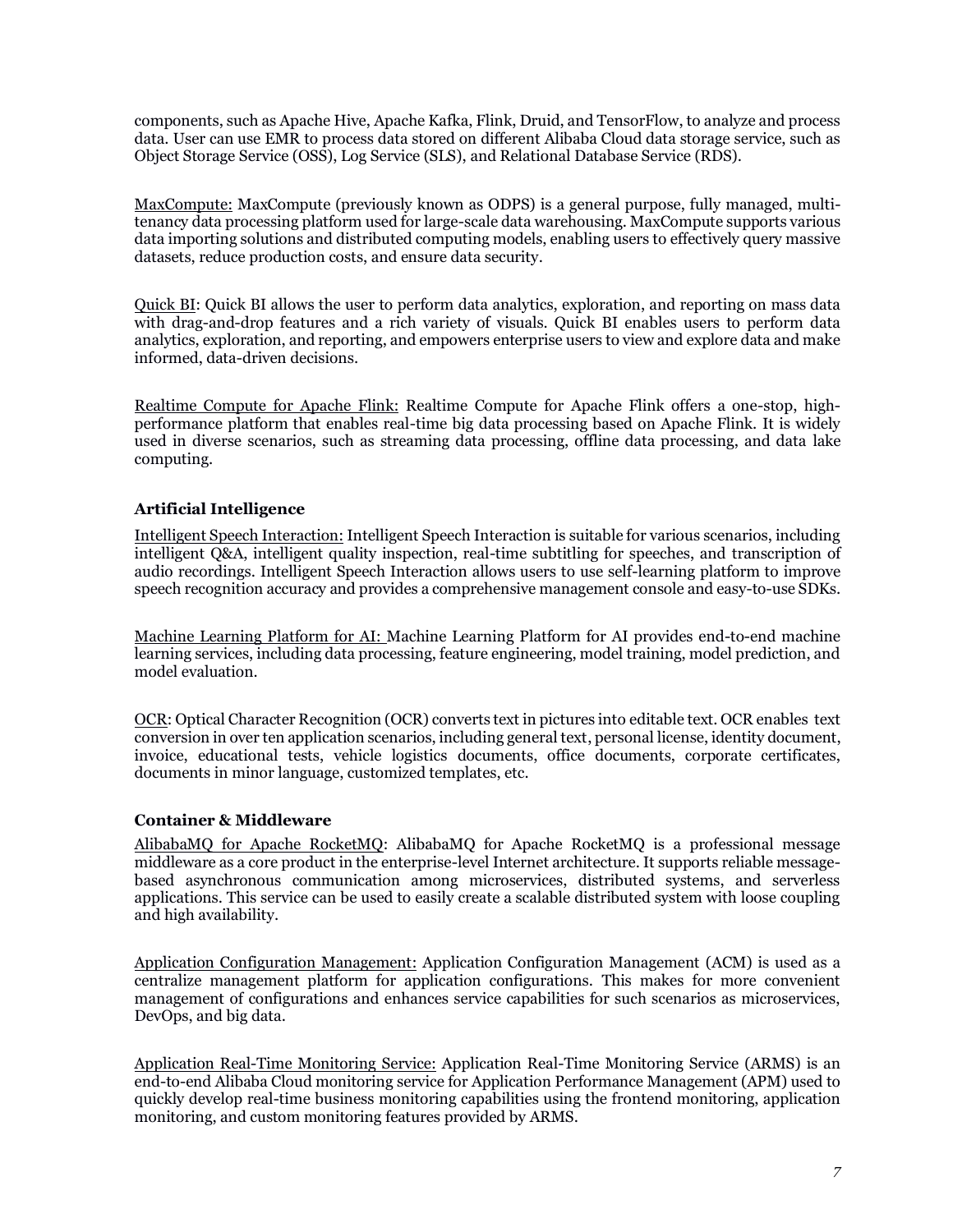Enterprise Distributed Application Service: Enterprise Distributed Application Service (EDAS) is the core product of Alibaba Cloud's enterprise Internet architecture solutions. It provides a multifunctional solution for the enterprise-level cloud computing market. EDAS provides a variety of features including full life-cycle management and application O&M.

Message Queue for Apache Kafka: Message Queue for Apache Kafka is a fully-managed Apache Kafka service which manages complex infrastructure-related operations for the user, such as the configuration, maintenance, upgrading, and monitoring of the user's workloads.

## **Database**

AnalyticDB for MySQL: AnalyticDB for MySQL is a high-performance data warehousing service that is secure, stable, and easy to use. It allows the user to easily create online statistical reports, multidimensional analysis solutions, and real-time data warehouses. AnalyticDB for MySQL uses a distributed computing architecture that enables it to use the elastic scaling capability of the cloud to compute tens of billions of data records in real time. AnalyticDB for MySQL stores data based on relational models and use SQL to flexibly compute and analyze data. AnalyticDB for MySQL allows users to easily manage databases, scale in or out nodes, and scale up or down instances. It provides various visualization and ETL tools to make enterprise data processing easier.

AnalyticDB for PostgreSQL: AnalyticDB for PostgreSQL is an online Massively Parallel Processing data warehousing service based on the open source Greenplum Database. AnalyticDB for PostgreSQL provides online expansion and performance monitoring service to free the user from complicated MPP cluster operations and management (O&M).

ApsaraDB for Hbase: ApsaraDB for Hbase is a highly optimized NoSQL database that is completely compatible with the community edition of Hbase. ApsaraDB for Hbase can easily support high throughput and high concurrency scenarios, providing support for real-time volumetric data storage, full-text indexing, lightweight SQL queries, as well as time space and series queries.

ApsaraDB for MongoDB: ApsaraDB for MongoDB is a secure, reliable, and elastically scalable cloud database service supporting ReplicaSet and Sharding architectures. ApsaraDB for MongDB's highly available service includes automatic monitoring, backup, and disaster tolerance capabilities.

ApsaraDB for OceanBase: ApsaraDB for OceanBase is a relational database service developed by Alibaba Group for high-throughput, high-concurrency, and high-availability scenarios. ApsaraDB for OceanBase uses the Paxos protocol and maintains multiple data replicas. Users can build a financial-grade database by deploying PC servers in a distributed architecture.

ApsaraDB for Redis: ApsaraDB for Redis is an automated and scalable tool for developers to manage data storage shared across multiple processes, applications or servers. ApsaraDB for Redis supports primary-secondary, clustering and read-write separation architectures, low latency, high throughput and elastic scalability, and provides real-time diagnostic capabilities for large hot keys.

ApsaraDB RDS for MySQL: ApsaraDB for MySQL is one of the most popular open-source databases in the world. As a key component of the open-source software bundle LAMP (Linux, Apache, MySQL, and Perl/PHP/Python), MySQL has been widely applied to different scenarios.

ApsaraDB RDS for PostgreSQL: ApsaraDB RDS for PostgreSQL is an on-demand database hosting service for PostgreSQL with automated monitoring, backup and disaster recovery capabilities.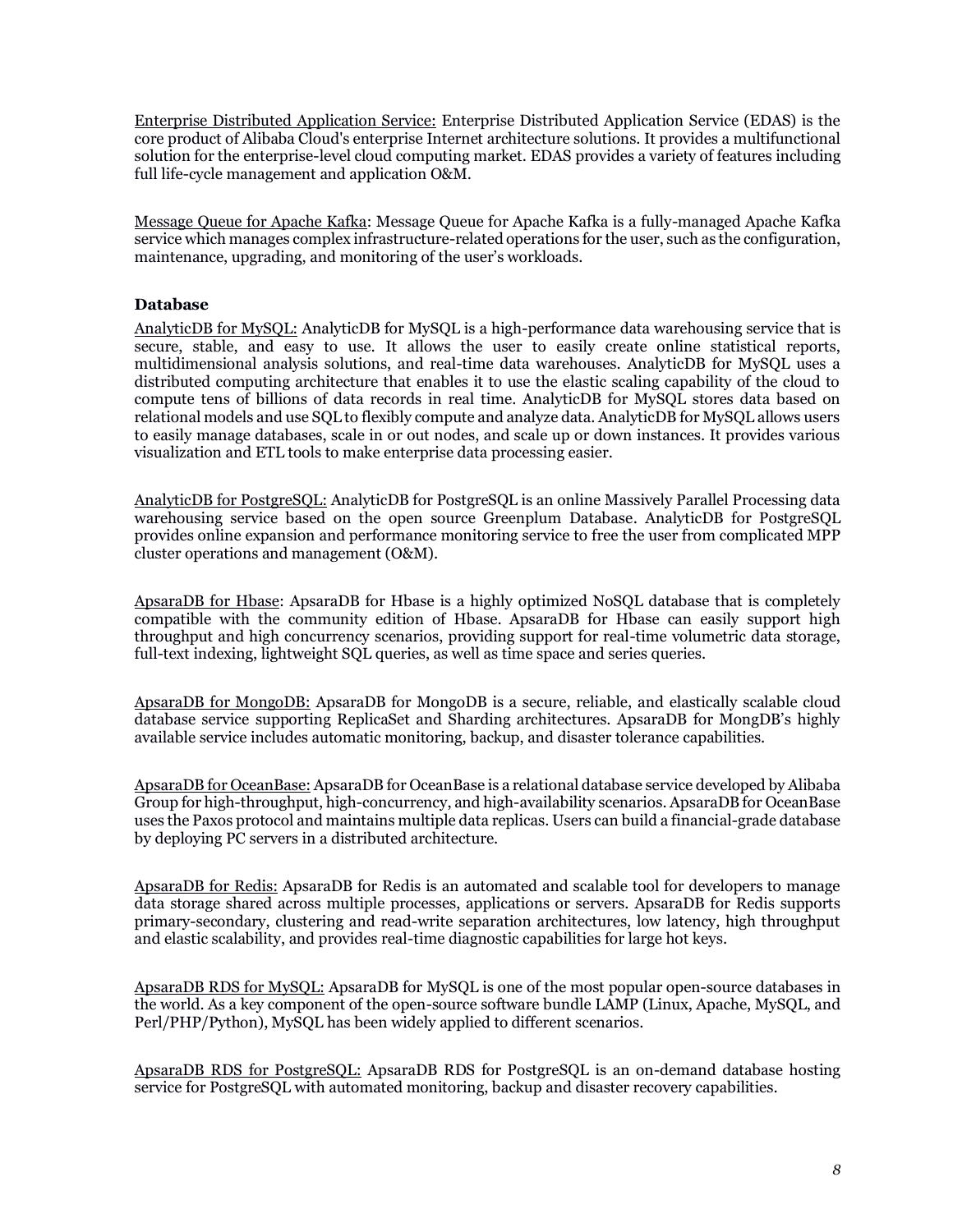ApsaraDB RDS for PPAS: ApsaraDB for PPAS is a database service that has been jointly developed by Alibaba Cloud and EnterpriseDB, and is compatible with Oracle. The service enables easy data migration and supports Oracle PL/SQL, data types, advanced functions, and table partitioning.

ApsaraDB for SQL Server: ApsaraDB for SQL Server offers excellent performance when handling complex SQL queries, and fully supports applications built on .NET framework.

Data Management: Data management (DMS) supports unified management of multiple databases. It is a comprehensive data management service covering data management, structure management, user authorization, security auditing, trend analysis, and data tracing. DMS provides an easy-to-use portal for the centralized management of databases and servers to ensure more secure data, more efficient management and clearer data value.

Data Transmission Service: Data Transmission Service (DTS) helps the user migrate data between data storage types, such as relational database, NoSQL, and OLAP. The service supports homogenous migrations as well as heterogeneous migration between different data storage types. DTS can also be used for continuous data replication with high availability.

Database Backup: Database Backup (DBS) provides unlimited backup storage, second-level emergency recovery, and recovery drills. DBS activates cold data by using second-level sandbox instances and backup data queries.

PolarDB: PolarDB is a cloud-native database using compute-storage separation architecture and integrates software with hardware. PolarDB provide users with extremely flexible, high-performance, secure, and reliable database services that allow users to store large amounts of data.

### **Developer Services**

Apsara Devops: Apsara Devops is a developer platform with Projects, Thoughts, Flow, Codeup, Packages, and Testhub together to support developers' work.

CloudMonitor: CloudMonitor is used to collect monitor metrics of Alibaba Cloud resources and custom metrics. The service can be used to detect the availability of the subscribed services and allows the users to set alarms on specific metrics. CloudMonitor enables the user to view and understand the usage of the cloud resources, and the status and health of the user's business so that the user can act promptly to ensure the availability of applications when an alarm is triggered.

### **Elastic Computing**

Alibaba Cloud Container Service for Kubernetes (ACK):Alibaba Cloud Container Service for Kubernetes (ACK) integrates virtualization, storage, networking, and security capabilities. ACK allows the user to deploy applications in high-performance and scalable containers and provides full lifecycle management of enterprise-class containerized applications.

Auto Scaling: Auto Scaling is a service to automatically adjust computing resources based on the volume of user requests. When the demand for computing resources increases, Auto Scaling automatically adds ECS instances to serve additional user requests, or alternatively removes instances in the case of decreased user requests.

Cloud Web Hosting: Cloud Web Hosting is a virtual server used for storing and hosting website content, built on ECS.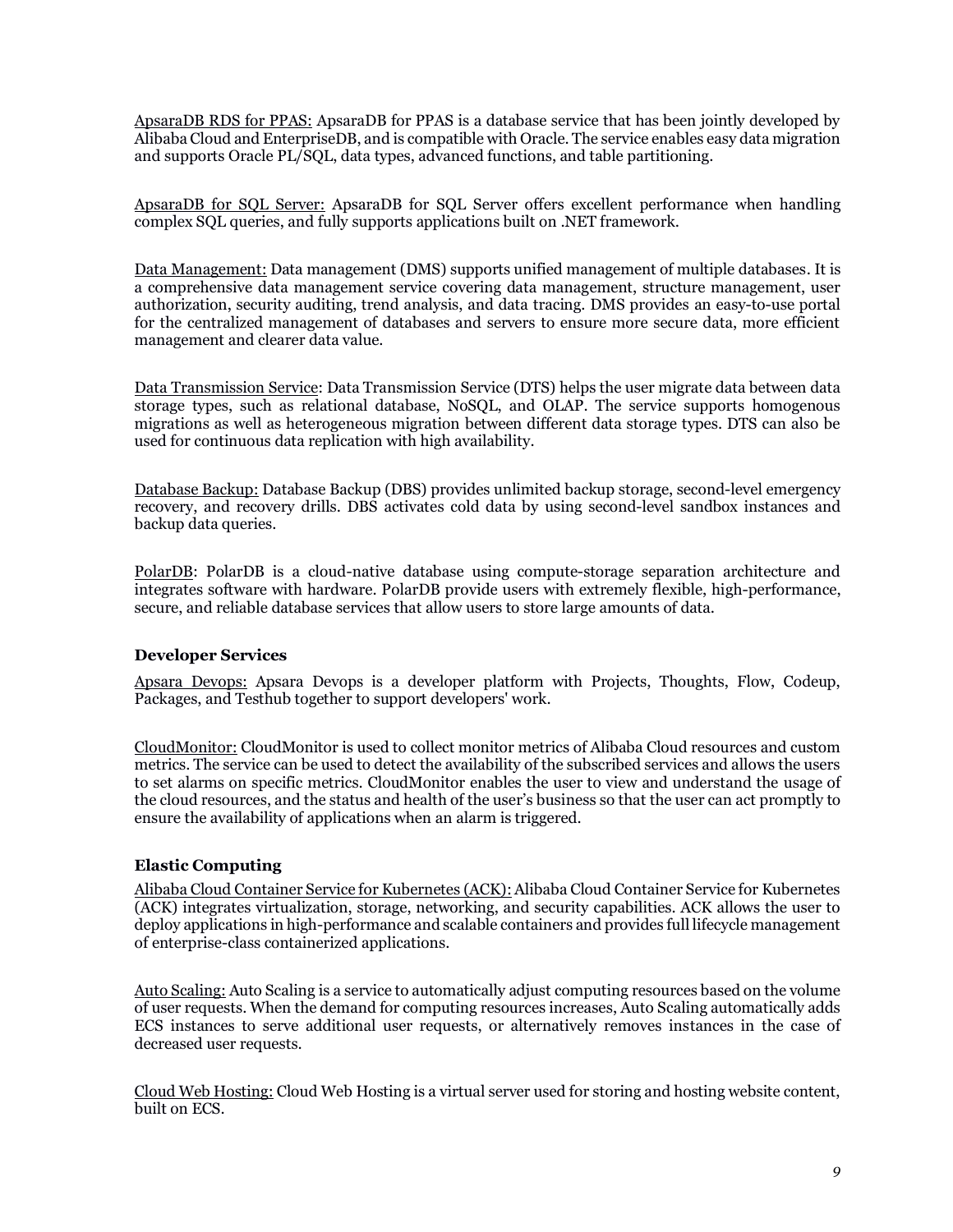Container Registry: Container Registry allows the user to manage images throughout the image lifecycle. It provides secure image management, stable image build creation across global regions, and easy image permission management. The service simplifies the creation and maintenance of the image registry and supports image management in multiple regions.

Dedicated Host: Dedicated Host (DDH) is a fully managed server hosting service that Alibaba Cloud provides for enterprise users. DDH offers dedicated physical resources, flexible deployment options, rich configurations, and high cost-effectiveness. Each tenant can use dedicated physical resources that are not shared with other tenants.

ECS Bare Mental Instance: ECS Bare Metal Instance features both the elasticity of a virtual server and the high-performance and comprehensive features of a physical server. The next-generation virtualization technology of these instances excels in supporting standard Elastic Compute Service (ECS) and nested virtualization technology.

Elastic Compute Service: Elastic Compute Service (ECS) provides fast memory and the latest Intel CPUs to help users power cloud applications and achieve faster results with low latency.

Elastic Container Instance: Elastic Container Instance (ECI) is an agile and secure serverless container instance service.

Elastic GPU Service: Elastic GPU Service (EGS) is a GPU-based computing service ideal for scenarios such as deep learning, video processing, scientific computing, and visualization.

Elastic High-Performance Computing: Elastic High-Performance Computing (E-HPC) is an end-to-end public cloud service. E-HPC provides individual users, education and research institutions, and public institutions with a fast, elastic, and secure cloud compute platform that interconnects with Alibaba Cloud products.

Function Compute: Function Compute is a fully managed event-driven compute service that allows customers to focus on writing and uploading code without the need to manage infrastructure such as servers. Function Compute provides compute resources to run code flexibly and reliably.

Operation Orchestration Service: Alibaba Cloud Operation and Maintenance Orchestration Service (OOS) is an automated operations and maintenance (O&M) service. OOS allows the user to manage and execute various types of O&M tasks.

Simple Application Server: Simple Application Server is a new generation computing service for standalone application scenarios. It provides one-click application deployment and supports all-in-one services such as domain name resolution, website publishing, security, application O&M, and application management.

Super Computing Cluster: Super Computing Cluster (SCC) servers improve network performance and increase the acceleration ratio of large-scale clusters. SCC servers boast all the advantages of Elastic Bare Metal instances and feature high-quality network performance with high bandwidth and low latency. SCC servers cater to high-performance computing for artificial intelligence, science/engineering computing, and audio/video processing.

## **Enterprise Applications & Cloud Communication**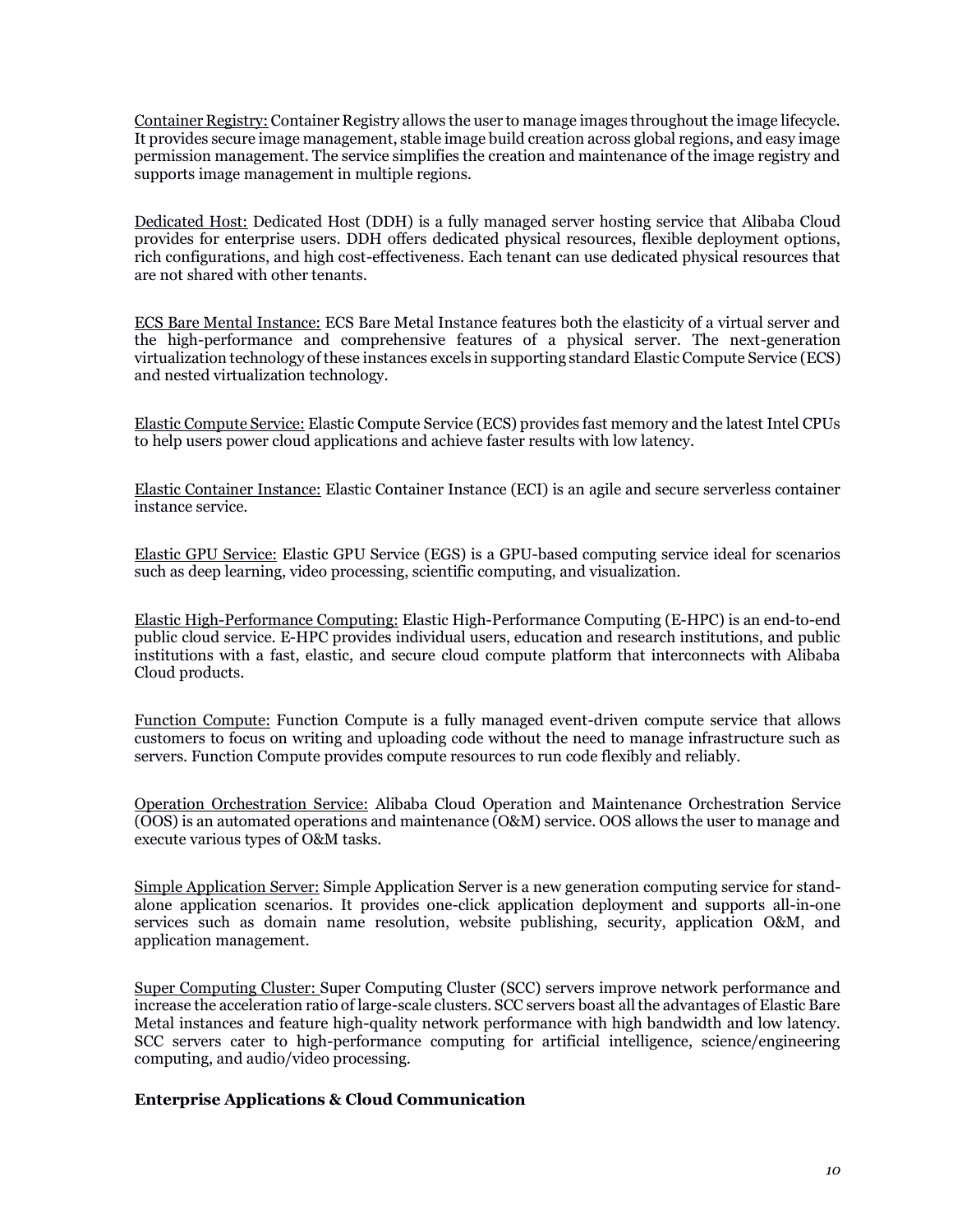Alibaba Cloud DNS: Alibaba Cloud DNS is a secure, fast, stable, and reliable authoritative DNS service. It helps enterprises and developers convert human-readable domain names into machine-readable IP addresses and then routes user requests to required websites or application servers.

API Gateway: API Gateway provides API lifecycle management services including API publishing, management, maintenance, and monetization. It enables simple and fast microservice integration, front and back end separation, and system integration at low costs and low risks. API Gateway can be used to share functions and data with partners and third-party developers.

Direct Mail: Direct Mail is used to send email notifications and batch emails quickly and efficiently without the need to build the user's own email server.

Resource Management: Resource Management provides a collection of resource management services that support enterprise IT administration. The services include Resource Directory, Resource Group, and Tag. Resource Directory allows the user to build an organizational structure for resources based on business requirements. Resource Group and Tag allow the user to hierarchically manage the resources.

Short Message Service: Short Message Service (SMS) has a batch sending feature and various API operations to send one-time password (OTP) messages, notification messages, and promotional messages to customers in more than 200 countries and regions worldwide.

## **Internet of Things**

AlinPlat: AlinPlat closely connects and coordinates factory equipment, production lines, products, supply chains, and customers to provide companies with a reliable basic platform and rich upper-level industrial applications, combined with comprehensive industrial support, to help companies complete digital transformation.

IoT Platform: Alibaba Cloud IoT Platform allows IoT companies stable communication between devices and the IoT Platform. Featuring nodes deployed globally, device around the world can communicate with the IoT platform rapidly and with low latency. Alibaba Cloud IoT Platform also provides various security measures that guarantee individual device security as well as secure communication between devices and the IoT platform. Alibaba Cloud IoT Platform is highly customizable, featuring a rule engine for rapid data analysis storage, and application development.

Link ID<sup>2</sup> (IoT Device ID): Alibaba Cloud LinkID<sup>2</sup> is an IoT device identity authentication system that provides device security authentication, secure connection, business data encryption, key management and other end-to-end trusted access ability for IoT systems through trusted computing and cryptography.

Link IoT Edge: Link IoT Edge fully integrates cloud and edge computing and has native support for Alibaba Cloud. The service comes with communication protocol development, remote operation and maintenance, and edge application frameworks. It is compatible with a large variety of IoT application layer data collection protocols. It shields the differences in underlying hardware communication links, standardizes data conversion, and provides standard object model data, enabling cloud applications to seamlessly use edge capabilities.

Link Living: The Living Internet of Things platform is Alibaba Cloud IoT's Internet of Things platform for consumer smart devices to solve the problems of device connection, App control, device message push, voice control, and voice control that are often encountered in the intelligent devices. A complete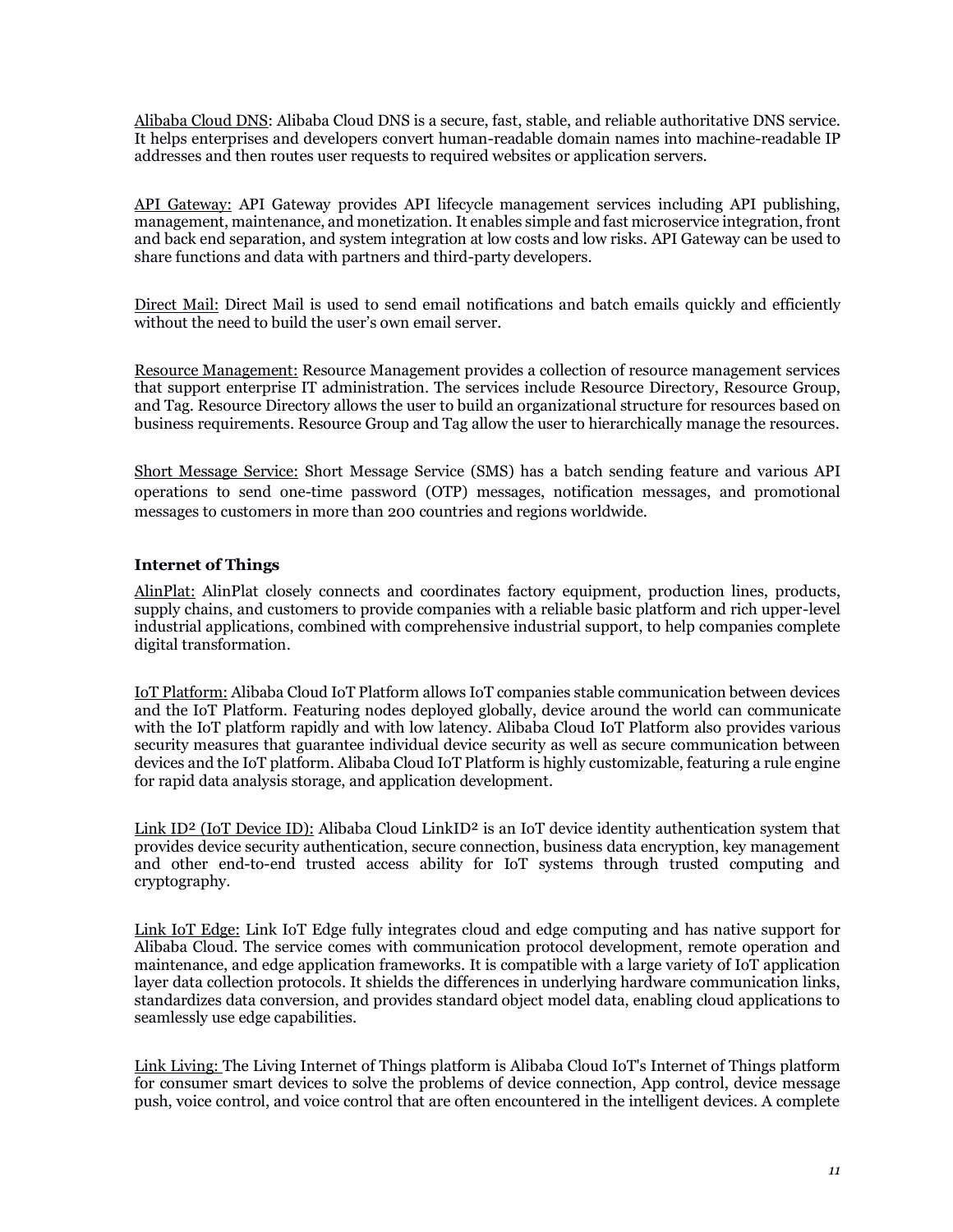set of configuration solutions are provided to greatly reduce the development cost of "equipment-cloudapp"

Link SOC: Alibaba Cloud Link SOC (Security Operations Center) assists users in identifying and mitigating security threats to ensure secure operations of the IoT systems. Link SOC not only fixes security vulnerabilities identified in the devices, but also monitors operations on all devices. Abnormal operations will either be blocked by pre-configured rules or trigger alerts to the security administrators for follow-up actions. Link SOC provides continuous protection against security threats and minimize the impact of abnormal operations.

Link Visual: Alibaba Cloud Link Visual is a video cloud platform that provides video streaming, storage, forwarding, playing, and AI computing cloud services, which allows video device manufacturers, solution providers, and service providers to quickly deploy data from video devices onto cloud and build video scene applications. Link Visual also provides secure data transmission and storage services for videos requiring data privacy protection.

Link WAN: Alibaba Cloud Link WAN is a network management platform for enterprises using IoT services, with an aim to assist developers in constructing IoT networks with high capacity and high concurrency at the enterprise level. Developers can use Link WAN in conjunction with IoT Platform to benefit from the functions in each link and possess a self-managed IoT WiFi network.

### **Media Services**

ApsaraVideo Live: ApsaraVideo Live is a live streaming platform for both audio and video based on leading content hosting, delivery networks and large-scale distributed real-time transcoding technology. ApsaraVideo Live provides high-definition and uninterrupted live audio and video services that are convenient and accessible, with low latency and high concurrency.

## **Networking and CDN**

Alibaba Cloud DNS PrivateZone: Alibaba Cloud DNS PrivateZone is a Virtual Private Cloud-Based (VPC) domain name system (DNS) service for Alibaba Cloud users.

CDN: Alibaba Cloud Content Delivery Network (CDN) is used to deliver content to users from the nodes that are nearest to them, accelerating the response to user requests and increasing the response rate. CDN can also resolves the delivery latency problem that is usually caused by distribution, bandwidth, and server performance issues.

Cloud Enterprise Network: Cloud Enterprise Network provides a hybrid and distributed global network ideal for enterprise users with high demand on network coverage. With its stable transmission and nextgeneration network environment, the network provides high transmission speed and low latency for end-users. Cloud Enterprise Network can be used to facilitate communication between VPC to VPC and VPC to IDC. Routing information in CEN can be learned and distributed automatically, which allows CEN to achieve fast routing convergence and improved network quality and security.

DCDN: Dynamic Route for CDN (DCDN) is a content delivery acceleration service, based on Alibaba Cloud's CDN to accelerate content delivery for hybrid sites, dynamic sites, and applications. Dynamic Route for Content Delivery Network (DCDN) uses technologies, such as static and dynamic content separation, edge caching, intelligent routing, and data compression, to resolve issues, such as high latency, packet loss, and service instability.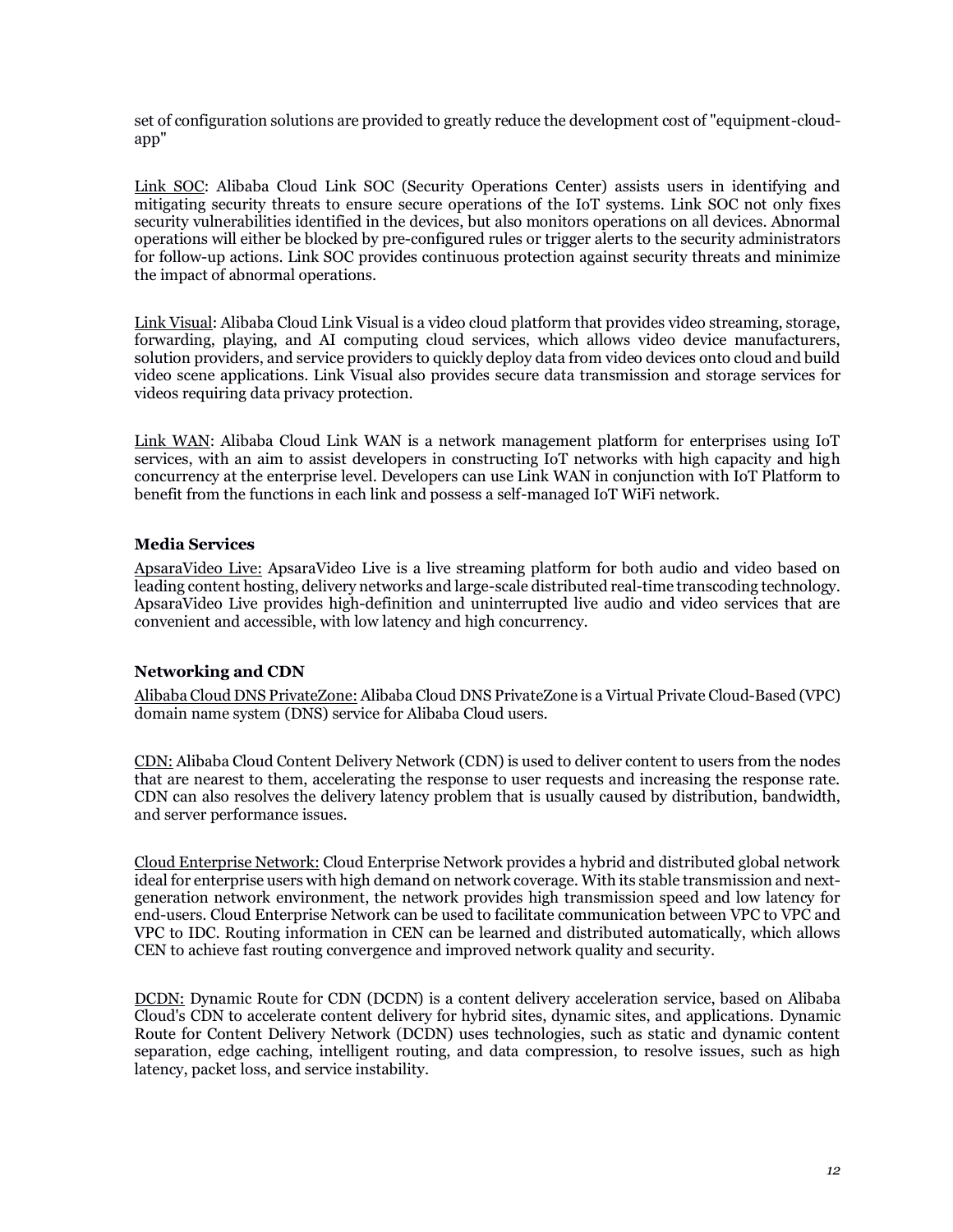Elastic IP Address: Elastic IP Addresses are independent public IP address resources, which allows users to decouple public IP addresses from ECS instances and facilitate management. An EIP is a NAT IP address that is located in the Internet gateway of Alibaba Cloud and mapped to the associated cloud resource through NAT. After a cloud resource is associated with an EIP, the cloud resource can communicate with the Internet through the EIP.

Express Connect: Express Connect allows users to establish high bandwidth, reliable, secure, and private connections between different networks. Dedicated physical connections link the user's on-premises data centers with Alibaba Cloud, which improves the flexibility of the user's network topology and the performance of cross-network connectivity. The service also supports peering connections between VPC networks across regions and Alibaba Cloud accounts.

NAT Gateway: NAT gateway enables multiple instances within a virtual private cloud (VPC) to communicate with the Internet. Custom SNAT and DNAT rules can be created to help the user use network resources flexibly and build a hybrid cloud network. The service provides value-added features, such as multiple IP addresses, shared Internet bandwidth, and extensive monitoring metrics.

Secure Content Delivery Solution: Secure Content Delivery Solution fortifies DCDN with a full range of edge security functions, such as DDoS mitigation, WAF, Bot Manager, and precise access control, making it a Secure Content Delivery solution that optimizes CDN for dynamic content delivery to render personalized web content as soon as users interact with it to offer a smooth user experience.

Server Load Balancer: Server Load Balancer (SLB) distributes network traffic across groups of backend servers to improve the service capability and application availability. It provides functions as a reverse proxy at Layer 7 (ALB) and load balancing services at Layer 4 (CLB).

Virtual Private Cloud: VPC helps customers build an isolated network environment based on Alibaba Cloud including customizing the IP address range, network segment, route table ,and gateway. . In addition, the user can connect VPC and a traditional IDC through a leased line, VPN, or GRE to provide hybrid cloud services.

VPN Gateway: VPN Gateway is used to transmit encrypted traffic between Alibaba Cloud VPCs and enterprise data centers, enterprise office networks, or Internet platforms over the Internet. This service can be used to establish reliable and secure connections for data transmission.

### **Security**

ActionTrail: ActionTrail tracks the user's Alibaba Cloud account actions and records them as events to facilitate auditing. ActionTrail allows the user to deliver these events to the specified Log Service Logstores and Object Storage Service (OSS) buckets. The user can also query and download the recorded events. Then, the user can perform behaviour analysis, security analysis, and compliance auditing and track resource changes based on the events.

Anti-DDoS / Anti-DDoS Pro / Anti-DDoS Premium: Anti-DDoS service is based on Alibaba Cloud's global scrubbing centers, combined with intelligent DDoS detection and protection systems developed at Alibaba, automatically mitigates attacks and reinforce the security of users' applications, reduce the threat of malicious attacks.

Bastionhost: Bastionhost enables the user to manage asset O&M permissions in a centralized manner, monitor all O&M operations, and reproduce O&M scenarios in real time to facilitate identity authentication, access control, and operation audit. Bastionhost can be used to troubleshoot issues, such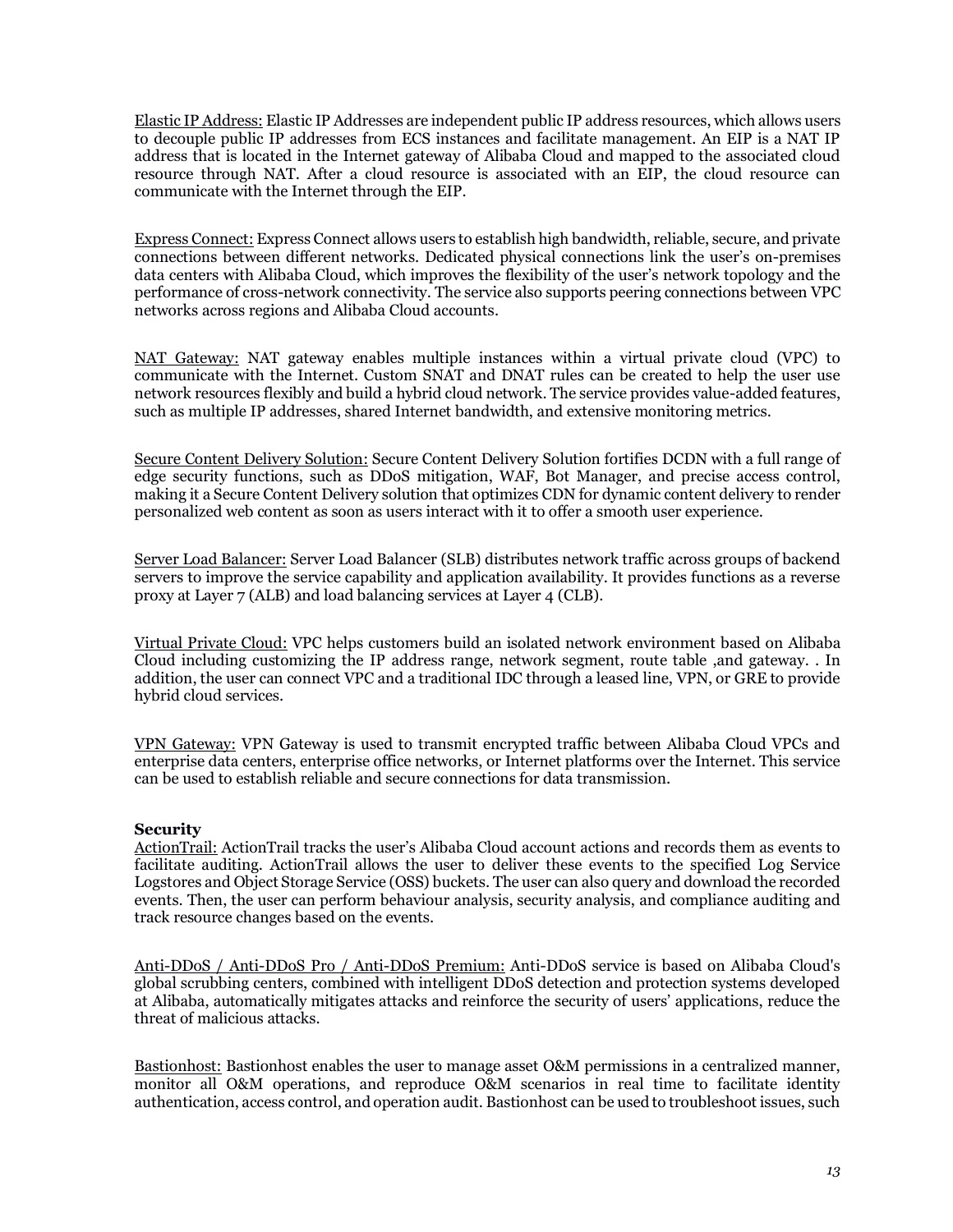as difficulties in the management of various assets, unclear responsibilities and authorities, and difficulties in the backtracking of O&M events.

Cloud Config: Cloud Config monitors and tracks the changes to users' resource configurations, allowing users to monitor resource changes over time. Cloud Config allows users to set compliance rules for the configurations of users' Alibaba Cloud resources. Cloud Config applies the rules to check the configurations and sends alerts when non-compliant configurations are detected. Cloud Config allows users to configure manual or automatic remediation for non-compliant resources to implement compliance audits.

Cloud Firewall: Alibaba Cloud Firewall centrally manages the policies that control the traffic from the Internet to users' businesses, the traffic between VPC networks, the traffic on Express Connect instances, and the traffic generated by VPN-based remote access. Cloud Firewall is embedded with an Intrusion Prevention System and can detect outbound connections from users' assets. Alibaba Cloud Firewall can also visualize network traffic, access between businesses, and store network traffic logs generated within the last six months.

Cloud Security Scanner: Cloud Security Scanner utilizes data, white hat penetration testing, and machine learning to provide an all-in-one security solution for domains and other online assets. CSS detects web vulnerabilities, illicit content, website defacement, and backdoors to prevent possible financial loss caused by damage to brand reputation.

Content Moderation: Content Moderation is an image and video moderation service that accurately detects inappropriate content. Content Moderation leverages Deep Learning technology and benefits from Big Data analysis to provide accurate monitoring of pictures, video, text and other multimedia content. Not only does Content Moderation help users to reduce adult, violence, terrorism, drugs and other illegal or inappropriate content, but can also minimize spam advertising and other user experience pain points.

Data Encryption Service: Alibaba Cloud Data Encryption Service allows the user to generate and use encryption keys on hardware that is FIPS 140-2 Level 3 validated. It also allows the user to access tamper-resistant HSM instances in Alibaba Cloud VPC in an exclusive and single-tenant manner to protect encryption keys.

dbaudit: dbaudit has Intelligent analysis of database communication flow, and fine-grained audit of database access behaviour. Through the audit traceability of the full amount of database behaviours, real-time measurement of dangerous attacks, and intelligent warning of risk statements, database audit will provide the most secure monitoring guarantee for users' most sensitive database assets.

Fraud Detection: Fraud Detection is a risk control platform, based on machine learning algorithms and stream computing technologies. Fraud Detection can be used to identify frauds in core services, such as user registrations, operations, transactions, and credit audits. Fraud Detection provides an end-to-end, anti-fraud system tool that is suitable for industry scenarios such as e-commerce, social networking, and finance.

IDaaS: Application Identity Service (IDaaS) is a centralized identity management service that provides a unified application portal, user directory, single sign-on, centralized authorization, and audit reporting.

Key Management Service: Alibaba Cloud Key Management Service (KMS) provides secure and compliant key management and cryptography services to help users encrypt and protect sensitive data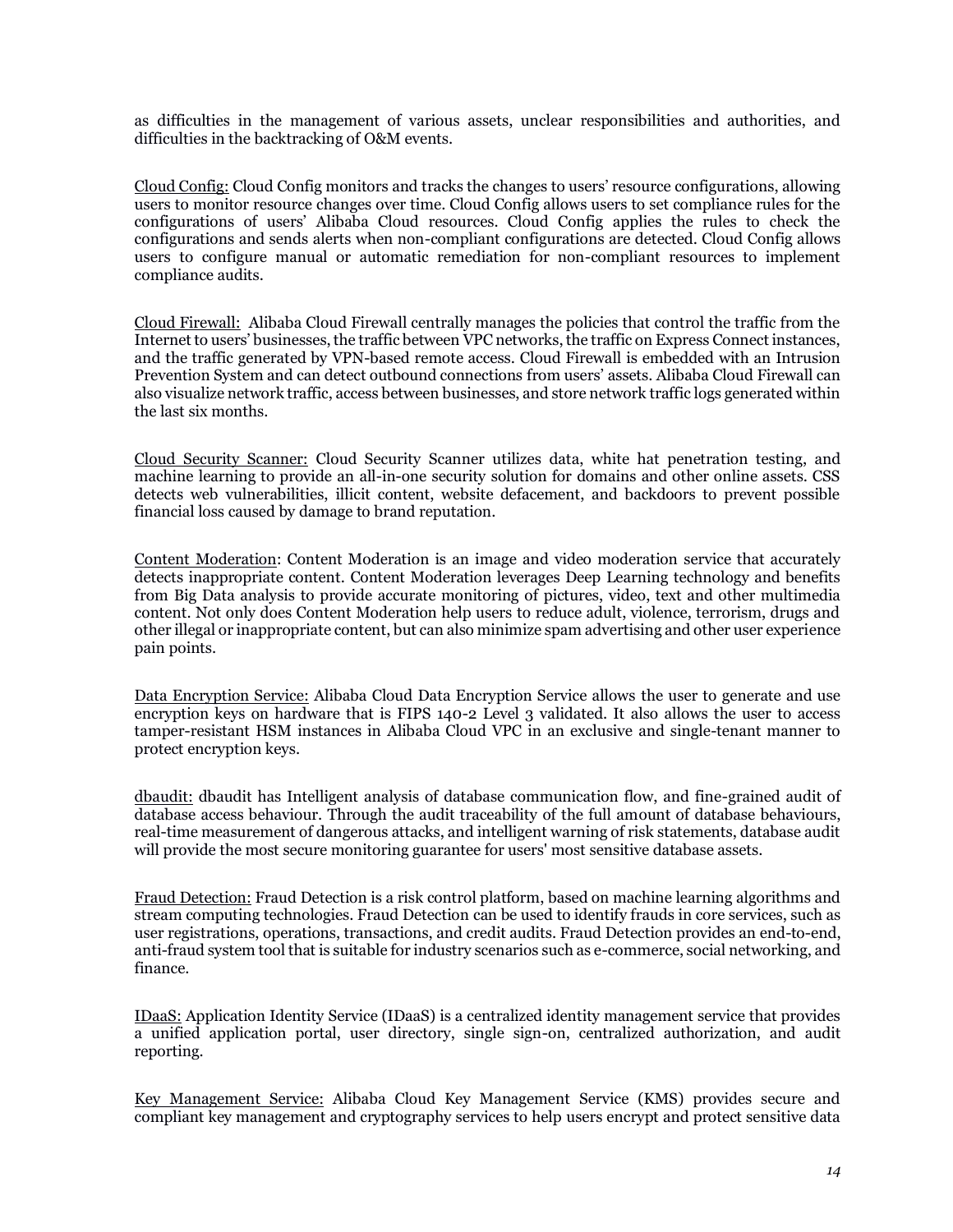assets. KMS is integrated with a wide range of Alibaba Cloud services to allow users to encrypt data across the cloud and to control its distributed environment. KMS provides key usage logs via ActionTrail, supports custom key rotation, and provides HSMs that have passed FIPS 140-2 Level 3 or other relevant validation, to help users meet regulatory and compliance needs.

Resource Access Management: Resource Access Management (RAM) is an identity and access control service which enables the users to centrally manage users (including employees, systems or applications) and securely control their access to resources through permission levels.

Security Center: Security Center is unified security management system that recognizes, analyzes, and alerts of security threats in real-time. Security Center provides protection from ransomware, various viruses, and web tampering. Security Center also provides compliance assessment to protect cloud and on-premises servers and meet regulatory compliance requirements.

Sensitive Data Discovery and Protection: Sensitive Data Discovery and Protection is an all-in-one data security solution that provides various features, such as sensitive data detection, classification, grading, and de-identification, to help users meet compliance requirements specified in General Data Protection Regulation (GDPR) and personal information protection.

Web Application Firewall (WAF): Web Application Firewall (WAF) is a Cloud firewall service that protects the user's websites and web servers based on the intelligent computing capabilities of Alibaba Cloud Security.

### **Storage**

Block Storage: Elastic Block Storage is a block-level data storage service attached to Elastic Compute Service (ECS) instances and features low latency, persistence, and high reliability. Block Storage enables automatic replication within the same zone to avoid data loss caused by hardware failures and guarantee the stability and continuity of users' workloads.

File Storage NAS: Apsara File Storage NAS is a file storage service for Alibaba Cloud ECS instances, Alibaba Cloud E-HPC and Container Service. It provides a distributed file system with unlimited capacity and performance scaling, with a single namespace, multi-party sharing, high reliability, and high availability.

Hybrid Backup Recovery: HBR is an easy-to-use and cost-effective online data management service. It provides secure and efficient backup, disaster recovery and archive services for Alibaba Cloud ECS instance, files, ECS databases, NAS and OSS, as well as on-premises data including VMware virtual machines, large scale NAS systems, files systems and databases.

Log Service: Log Service is a complete real-time data logging service that has been developed by Alibaba Group. Log service supports collection, consumption, shipping, search, and analysis of logs. It improves the capacity of processing and analysing large amounts of logs.

Object Storage Service: Alibaba Cloud Object Storage Service (OSS) is an encrypted, secure, costeffective, and easy-to-use object storage service that enables to store, back up, and archive large amounts of data in the cloud, with a guaranteed durability of 99.9999999999%(12 9's). RESTful APIs allow storage and access to OSS anywhere on the Internet.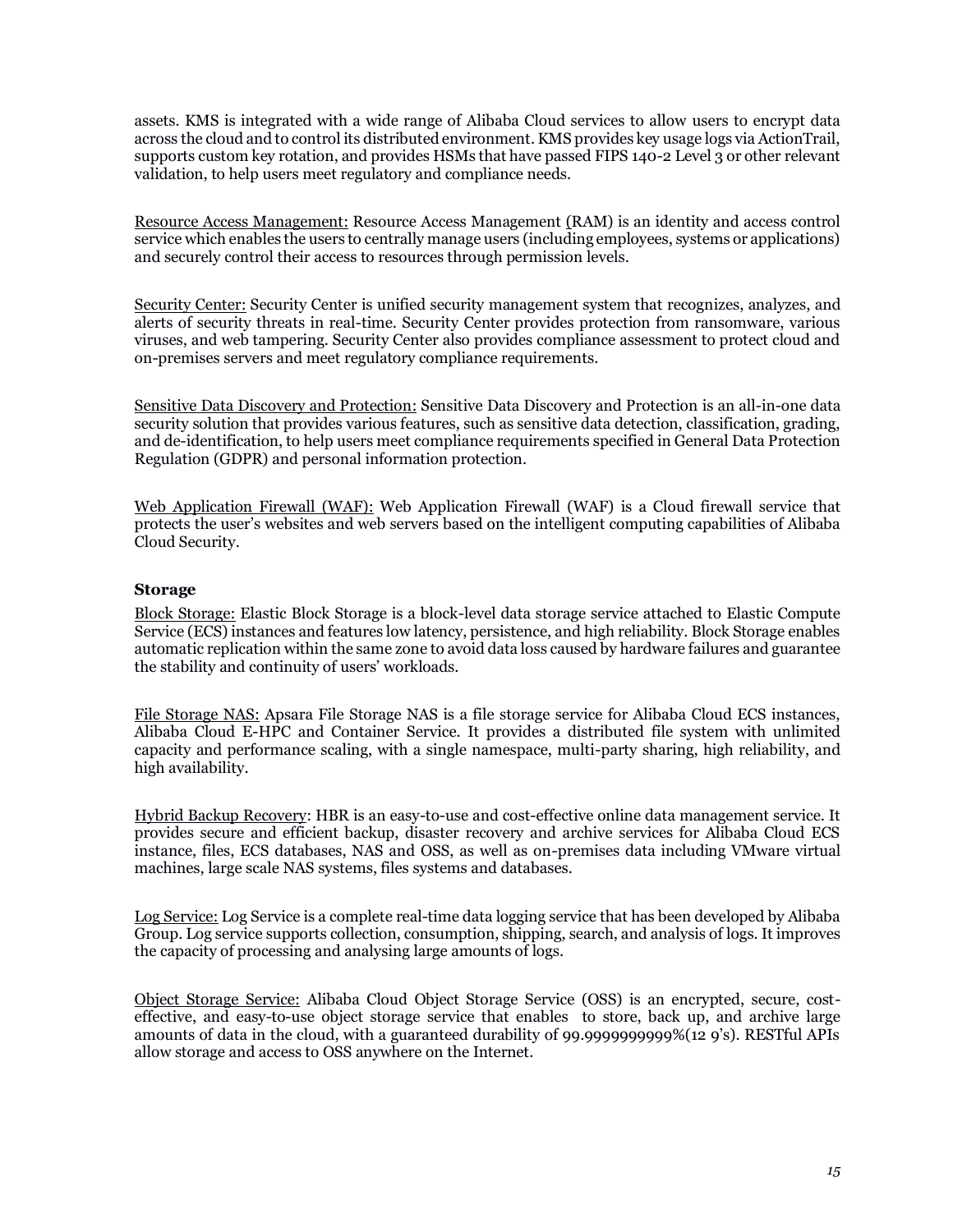Tablestore: Tablestore is a distributed NoSQL data storage service built on Alibaba Cloud's Apsara distributed computing system that enables seamless expansion of data size and access concurrency through data sharing and server load balancer technologies, providing storage of and real-time access to massive structured data.

## *Infrastructure*

Alibaba Cloud offers available, secure, and reliable cloud computing infrastructure by taking the following measures: setting up cloud data centers across multiple regions and zones globally, delivering good network access experience, providing cloud products with high availability infrastructure and multi-replica data redundancy based on the Apsara distributed cloud OS, upgrading products, fixing vulnerabilities through hotfix dynamical patching technology, and ensuring operation and maintenance security. Alibaba Cloud data centers are deployed across multiple regions worldwide, with each region supporting multiple zones. Customer workloads can be deployed across regions and zones to implement a high availability architecture.

Alibaba Cloud is dedicated to providing stable and reliable computing and data processing capabilities and enabling an interconnected world. Alibaba Cloud has 75 availability zones in 23 regions across the globe from the west to east. Alibaba Cloud uses multiple telecom service providers for backbone connectivity and co-location service providers for data center facility management.

The scope of data centers covered in this report includes the data centers located in the following regions:

- Beijing, China
- Chengdu, China
- Guangzhou, China
- Hangzhou, China
- Heyuan, China
- Hohhot, China
- Qingdao, China
- Shanghai, China
- Shenzhen, China
- Ulanqab, China
- Zhangjiakou, China
- Hong Kong, China
- **Singapore**
- Mumbai, India
- Jakarta, Indonesia
- Frankfurt, Germany
- Tokyo, Japan
- Sydney, Australia
- London, United Kingdom
- Silicon Valley, United States
- Virginia, United States
- Kuala Lumpur, Malaysia
- Dubai, United Arab Emirates

## *Control Environment*

Alibaba Cloud organizationally aligns with the control environment of Alibaba and leverages some aspects of the control environment at the Group level. Alibaba Cloud defines and implements the internal controls by setting the core values and code of conducts aligning with Group. The roles and responsibilities of each division is clearly defined. The policies, procedures and standards are established, documented and communicated within the organization. Alibaba Cloud has established a risk management framework to identify, analyze and manage risks within the company and related to the services provided. The risk assessments and systematic management monitoring activities are conducted on a regular basis.

# *People*

Alibaba Cloud organizational structure was established at all levels with clear reporting lines. Roles and responsibilities for each division are clearly defined. Alibaba Cloud is led by Alibaba Cloud Chief Executive Officer who reports directly to the Chief Executive Officer of the Group. Alibaba Cloud Security Division is responsible for building the cloud security defence eco-system, designing, developing and operating the cloud security products and managing cloud security and compliance. The head of Alibaba Cloud Security Division acts as Chief Information Security Officer of Alibaba Cloud, who is responsible for cloud security eco-system, cloud security management and compliance. The industry compliance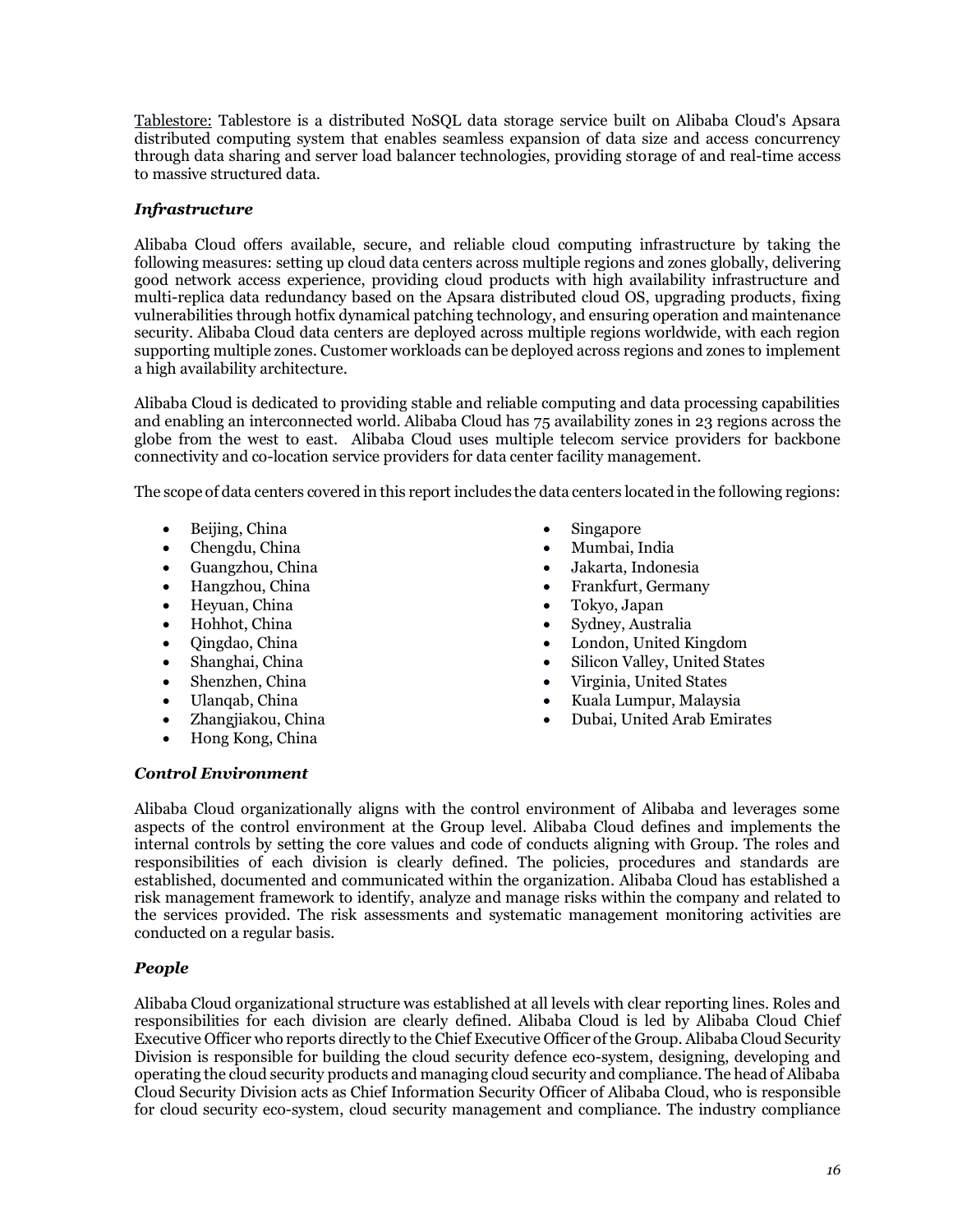and standard team of the Security Division is responsible for managing cloud computing-related external standard compliance, communicating with external regulators, building an information security management system and internal inspection procedures, establishing risk identification and assessment processes, and conducting regular risk assessments. The cloud security team of the Security Division is responsible for security management of cloud products and systems which defines the security standards and benchmark for cloud security operation.

## *Information Security Governance*

Alibaba Cloud has implemented an Information Security Strategy for security management including processes and systems. The policies and standards for the information security have been defined and documented to guide the operations. The roles and responsibilities for information security have been clearly defined and communicated within the organization.

## *Data*

Data is classified into different data types such as customer data, business data, and company data. Alibaba Cloud's Data Security Management ensures that data security is managed and controlled throughout the data lifecycle that covers data gathering, transmission, processing, exchange, storage, and destruction. Each stage of the data security lifecycle has its associated security management requirements and technologies.

Alibaba Cloud customers retain control and ownership of all Customer Data. Customers are responsible for the development, operation, maintenance, and use of the content of all Customer Data. Alibaba Cloud helps customers ensure the confidentiality, integrity, and availability of their data through the services and capacities it provides. Alibaba Cloud's infrastructure security measures and security mechanisms of virtualization technology help prevent customers' cloud resources from unauthorized access and ensures the segregation among multiple tenants in a cloud computing environment. Alibaba Cloud also provides services for customers to encrypt and back up their data. On terminating services to cloud service customers, Alibaba Cloud deletes data assets of customers in a timely manner using data erasure techniques that meet industry standards.

### *Processes and Procedures*

Alibaba Cloud has established policies, processes and procedures to formulate control activities and support the achievement of security, availability and confidentiality commitments, relevant laws and regulations, and other system requirements. These processes and procedures cover the following areas:

- Data Security Management
- Infrastructure and Virtualization Security
- Identity and Access Management
- Asset Management
- Customer Authentication and Access Management
- Cryptography and Key Management
- Physical and Environmental Security
- Endpoint Security
- Threat and Vulnerability Management
- Security Incident Management
- Problem Management
- Change Management
- Business Continuity Management
- Vendor Management
- Audit and Compliance
- Interoperability and Portability